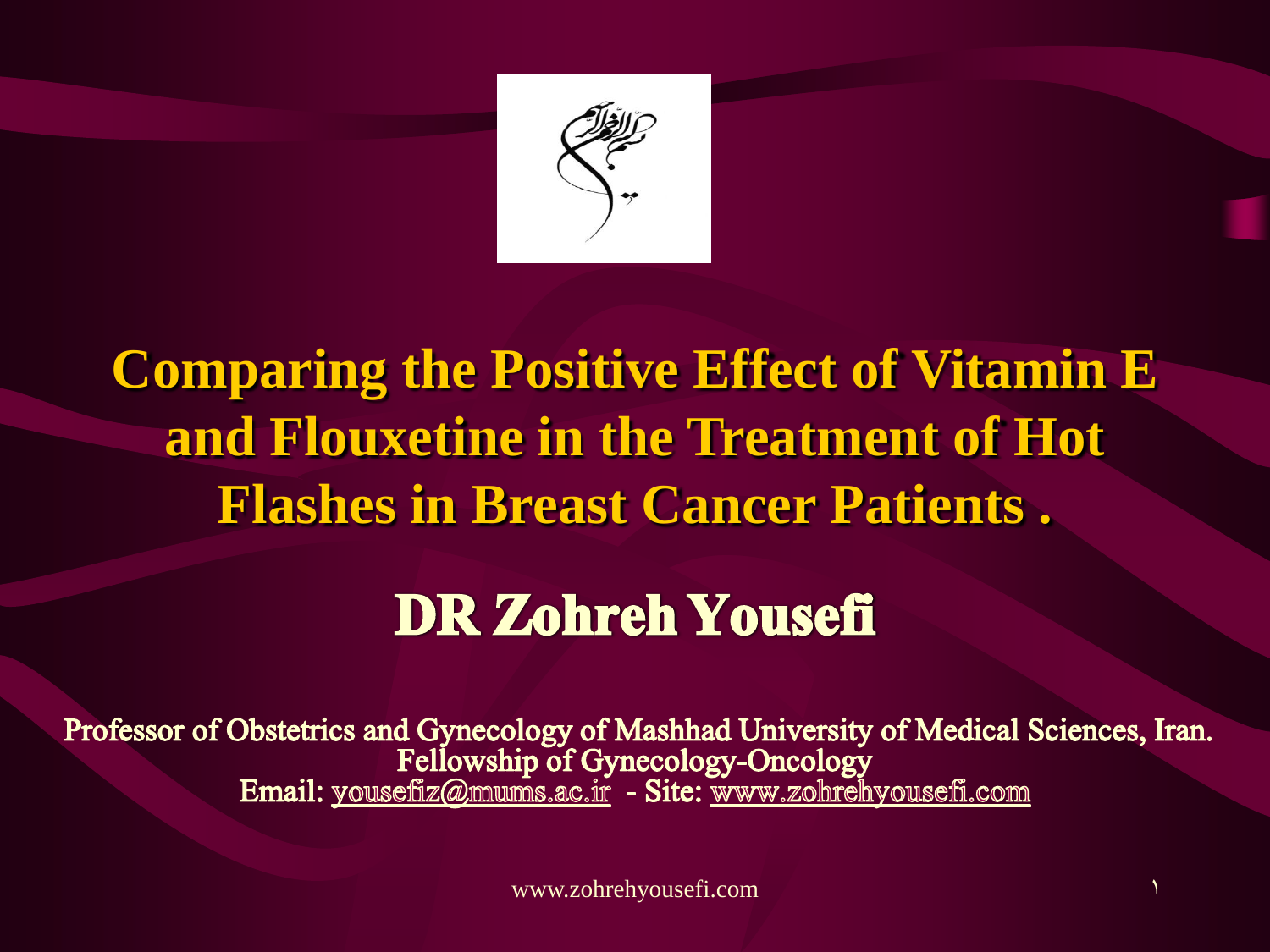• Yousefi Zohre

• Professor of obstetrics and gynecology

• Mashhad University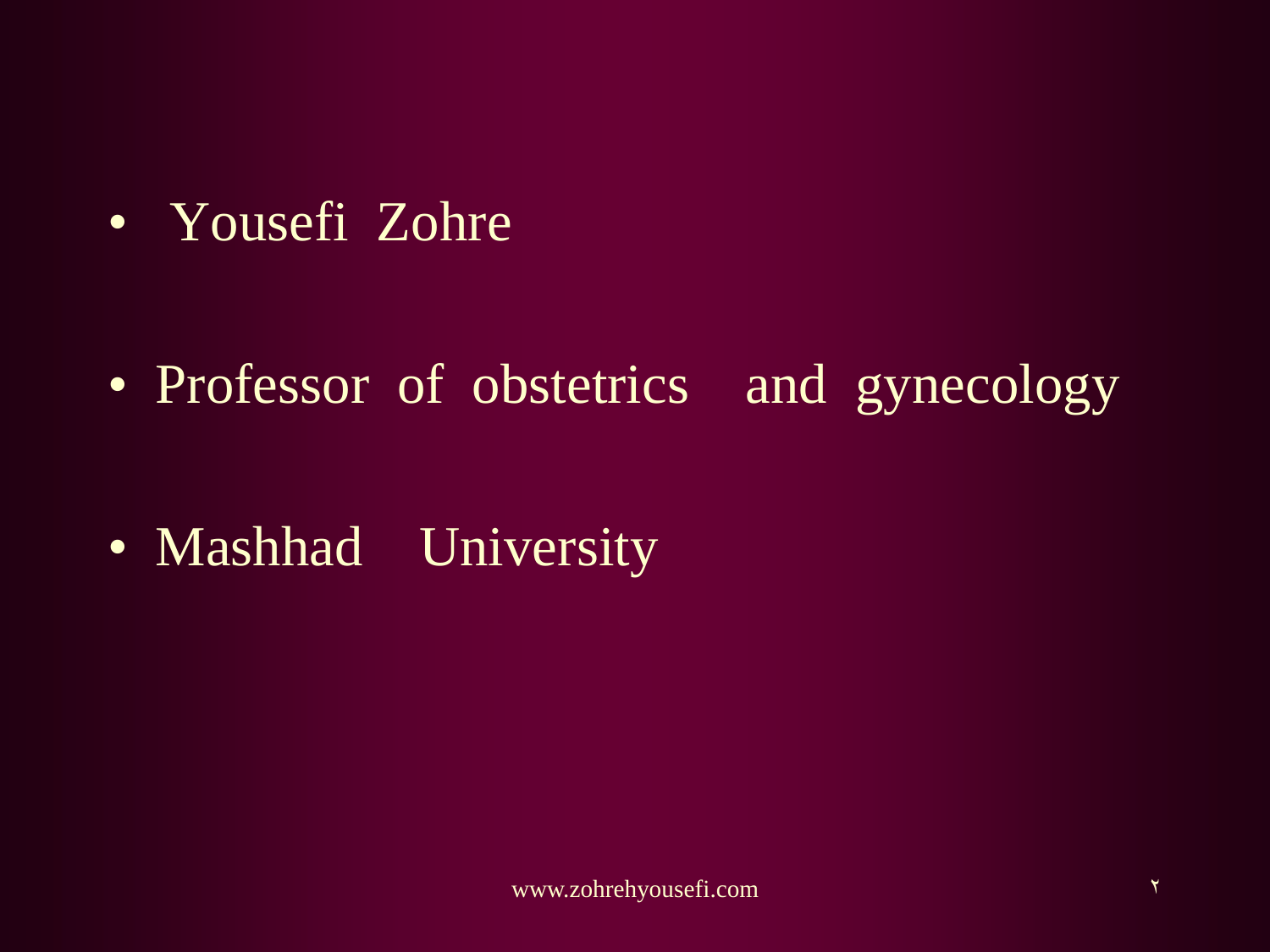## **Back ground :**

Hot flashes is a common compliant associated with menopause , that adversely effects the quality of life . Although hormone therapy may still have a major role in managing hot flashes symptoms , in contraindicated cases we can use other medication . The objective of this research is a comparative study of the effects of flouxetine and vitamin E in the treatment of hot flashes in breast cancer patients.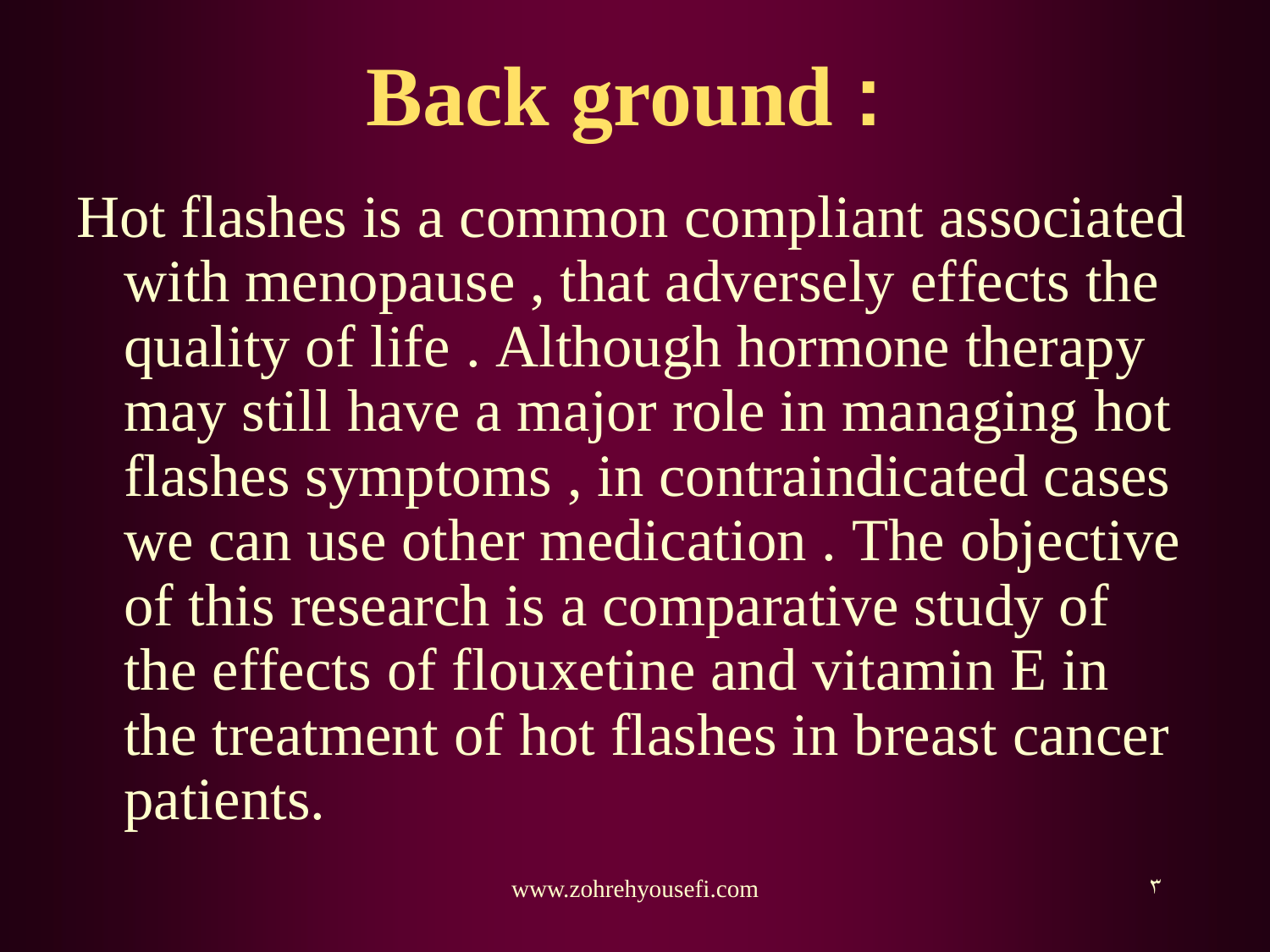# **Materials and Methods :** This is a case control and clinical trial study, the subject population consisted of 133 patients who were referred to Ghaem and Omid hospitals in a time

period of 6 years.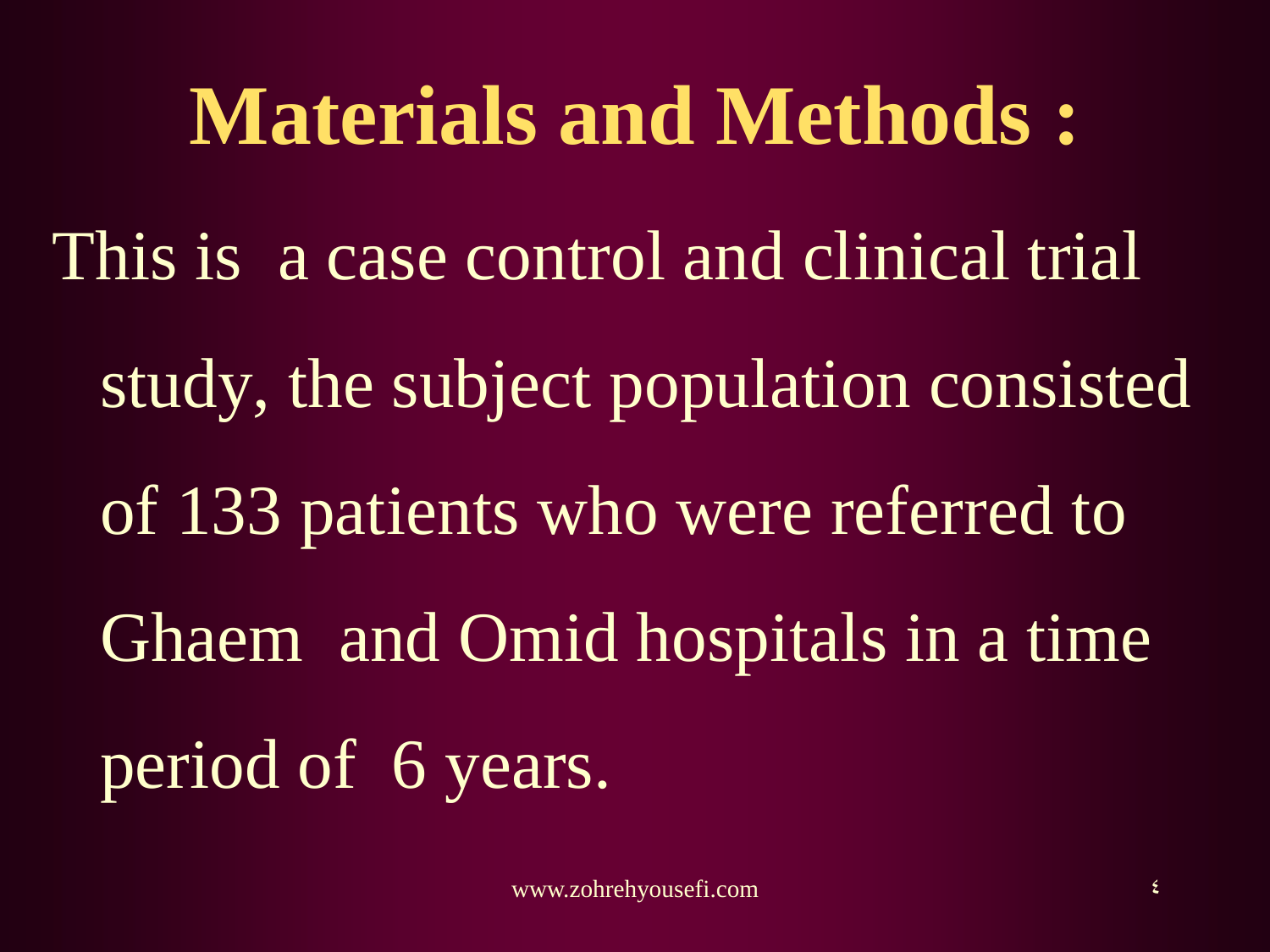#### **Table 1 : characterestic clinicopathologic demography in breast cancer patients**

| Age                  | Mean $=$ 44                    | Average 26.55 |                             |                         |  |
|----------------------|--------------------------------|---------------|-----------------------------|-------------------------|--|
| Menstrual period     | Menopause 40.6%                |               | Peri menopause 59.41        |                         |  |
| Pathology            | Invasive ductal carcinoma 85%  |               | Ductal carcinoma 2.36       |                         |  |
|                      | Invasive lobular carcinoma 6.8 |               | Insitu                      |                         |  |
|                      | Mixed carcinoma                | 2.3%          | Lobular cariunoma 2.3       |                         |  |
|                      |                                |               |                             | Medolary carcinoma 2.3% |  |
|                      |                                |               | Metastatic carcinoma insitu |                         |  |
| Stage of disease     | Stage III 24%                  |               | Stage I                     | 10.6%                   |  |
|                      | Stage IV 5.8%                  |               | Stage II                    | 59.6%                   |  |
| cell differentiation | Grade III 31.1%                |               | Grade I                     | $6.6\%$                 |  |
|                      |                                |               | Grade II                    | $62.3\%$                |  |
| Estrogenic receptor  |                                |               | <b>Negative</b>             | 48.6%                   |  |
|                      |                                |               | Positive                    | 51.6%                   |  |
| Progesteronic        |                                |               | <b>Negative</b>             | 51.1%                   |  |
| receptor             |                                |               | Positive                    | 48.9%                   |  |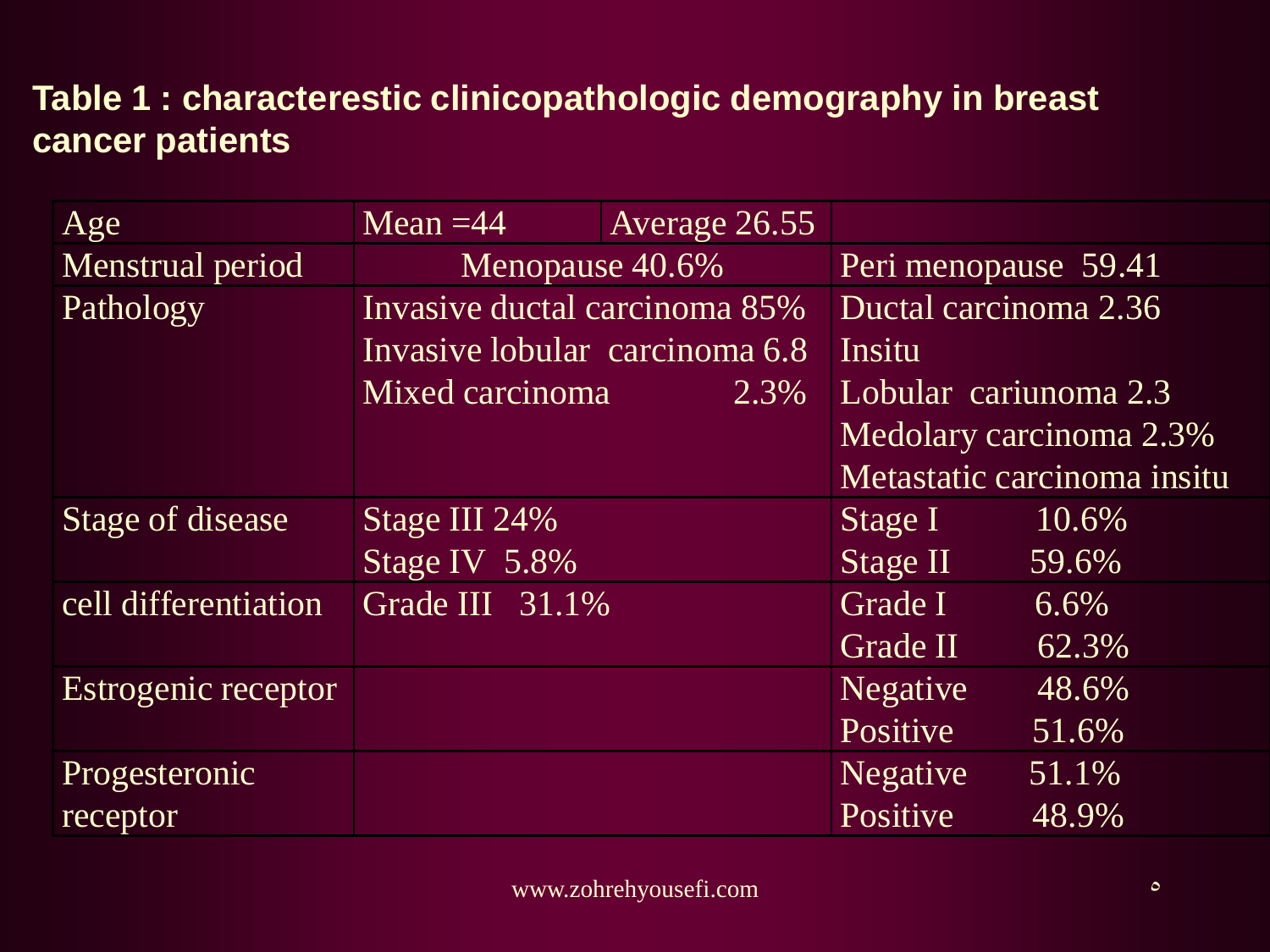• Cases who complained from hot flashes were selected and divided into three groups randomly .The first group who received 20mg of flouxetine orally daily and second group who took vitamin E 400 IU daily and the third group did not take any medication .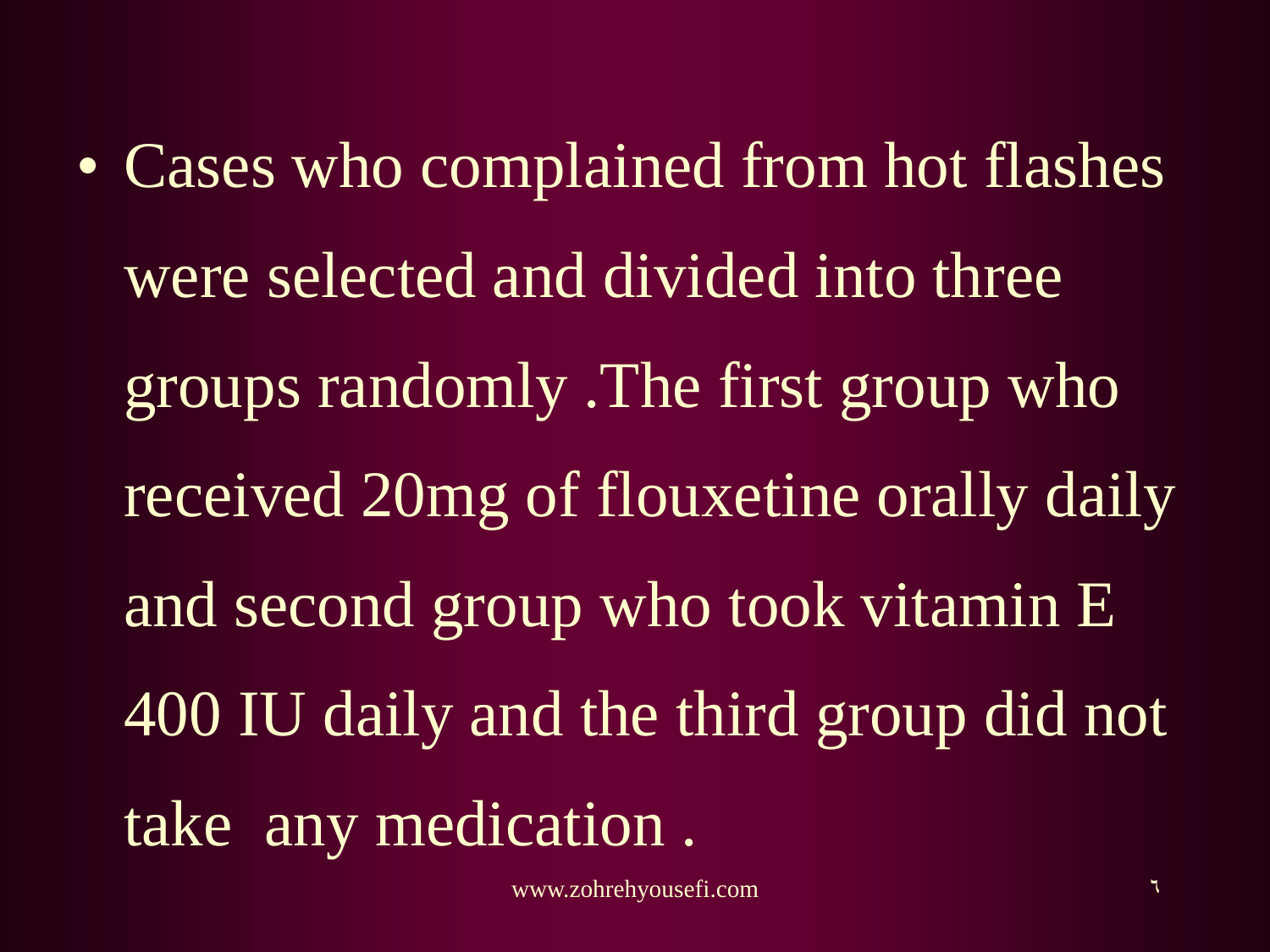• In a four-month follow -up period the duration and intensity of hot flashes in every patient was assessed before and after the medication.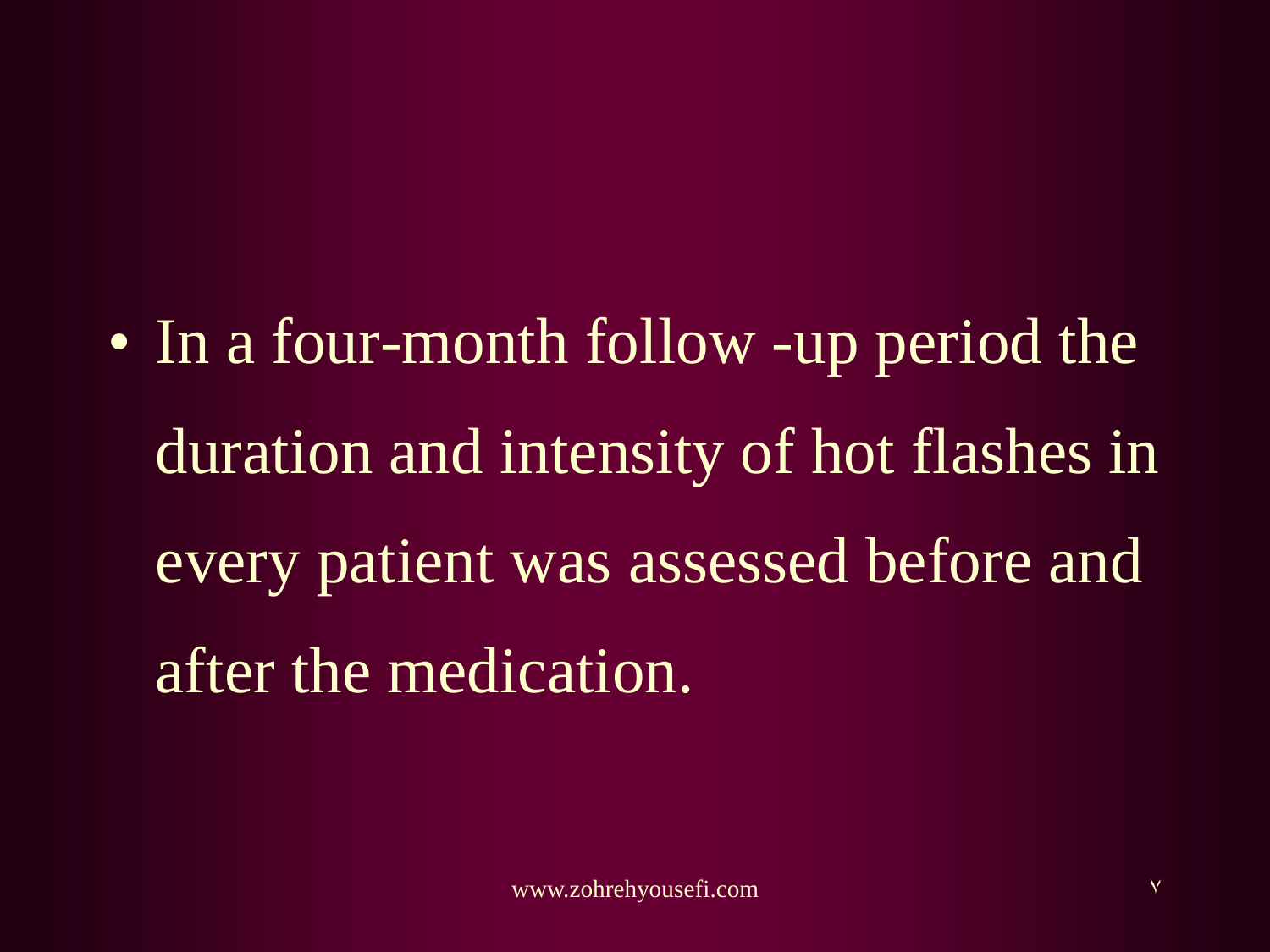

Graph 1 : Duration distribution of hot flashes in under study perimenstrual breast cancer patients

www.zohrehyousefi.com 8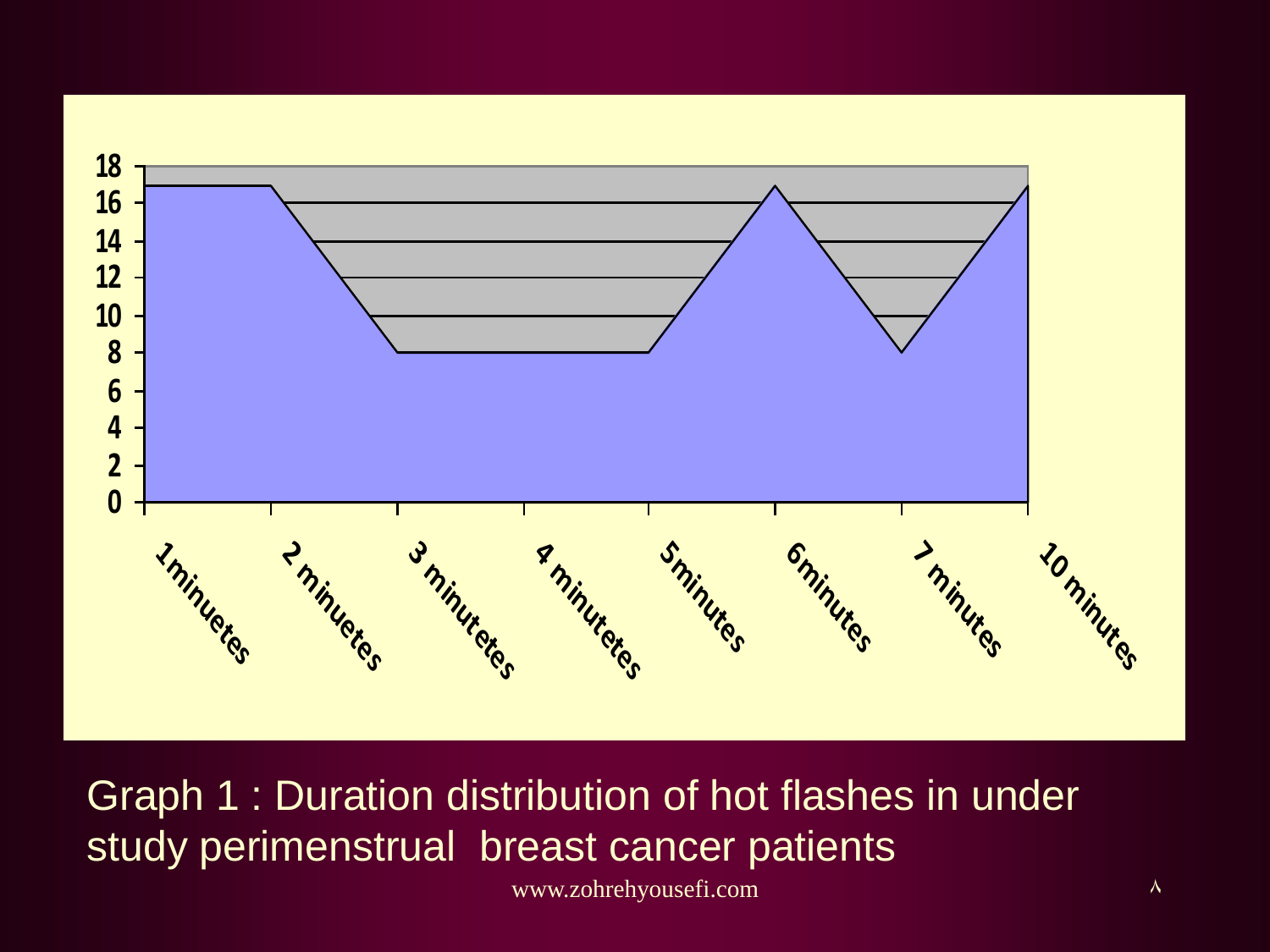• The reduction in the occurrence and intensity of hot flashes was considered a healing marker.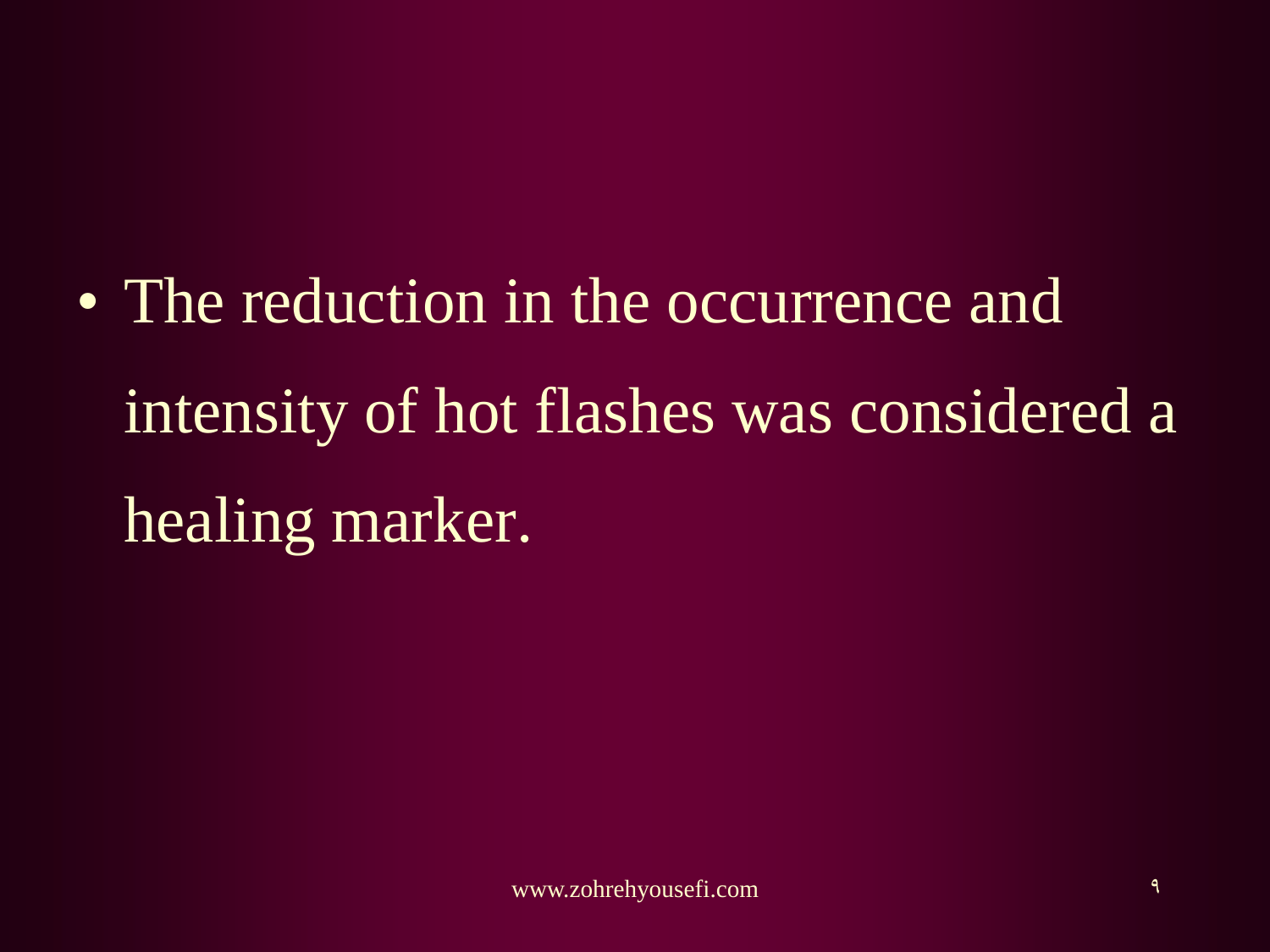

Graph 2 : Frequency distribution of hot flashes in under study perimenopausal breast cancer patients .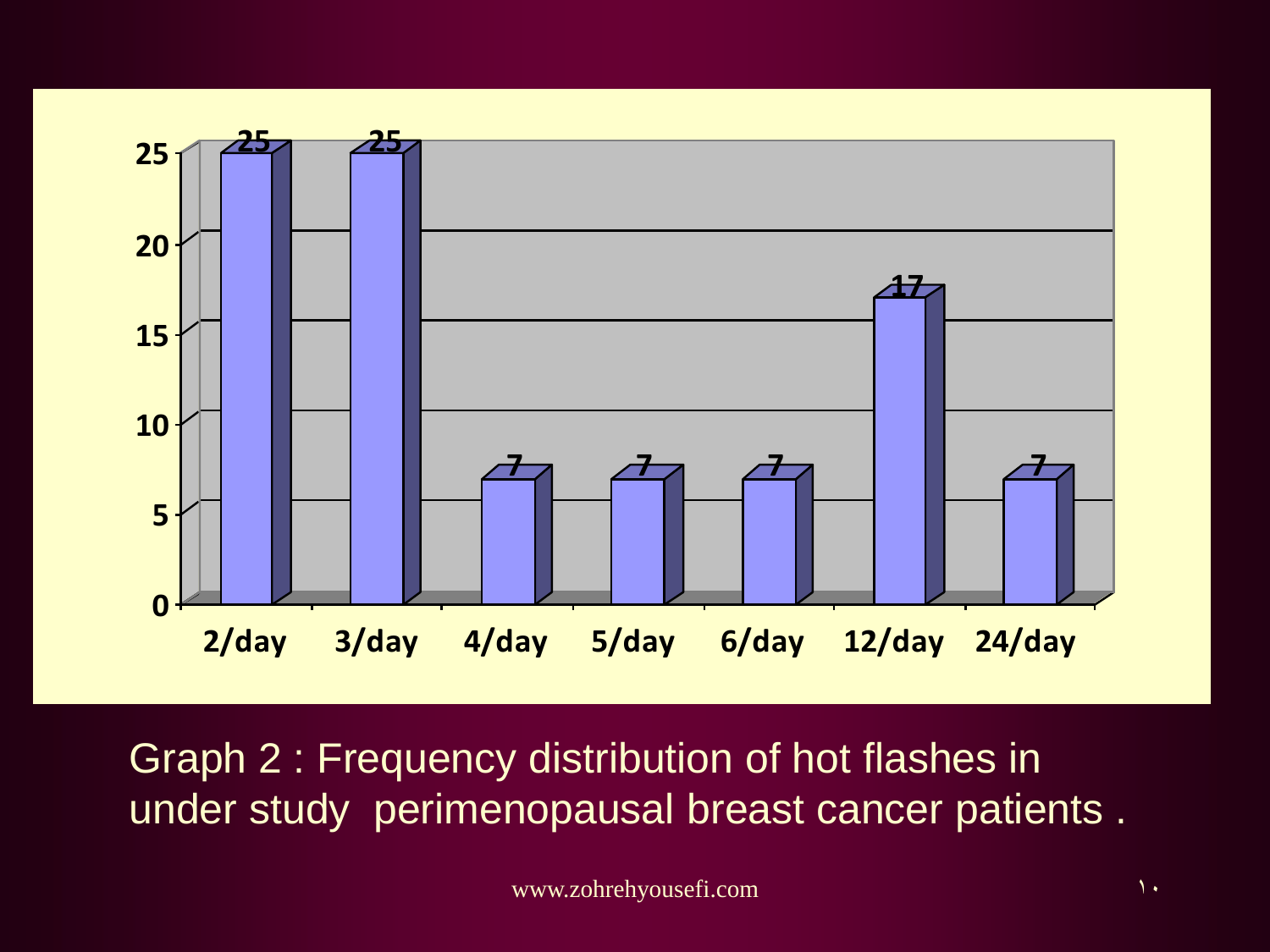Data were analyzed by student t-test and  $\chi$ 2-test and using SPSS software and the result  $P\leq 0.05$  was considered significant.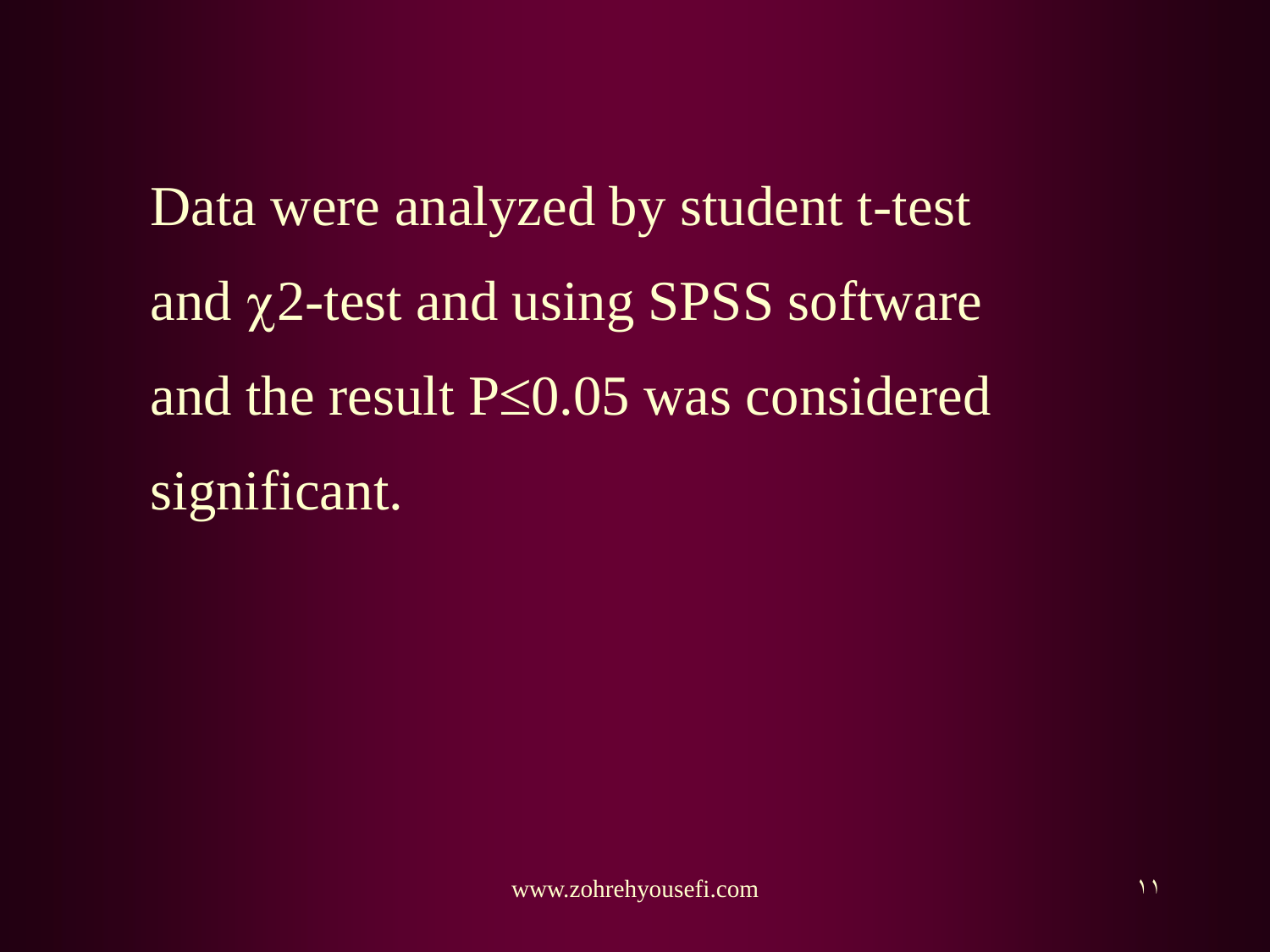## **Results :**

- The results indicated that the hot flashes can be treated and decreased in flouxetine users %88.2, vitamin E users %75 and in the third group (without medication) %65.5 ( $P< 0.36$ ).
- Evaluating all treated patients and not treated ones showed that the total success rate in both treated groups was %84.1 and in the not medicated group was %65.5(P=0.1). www.zohrehyousefi.com and the contract of the 11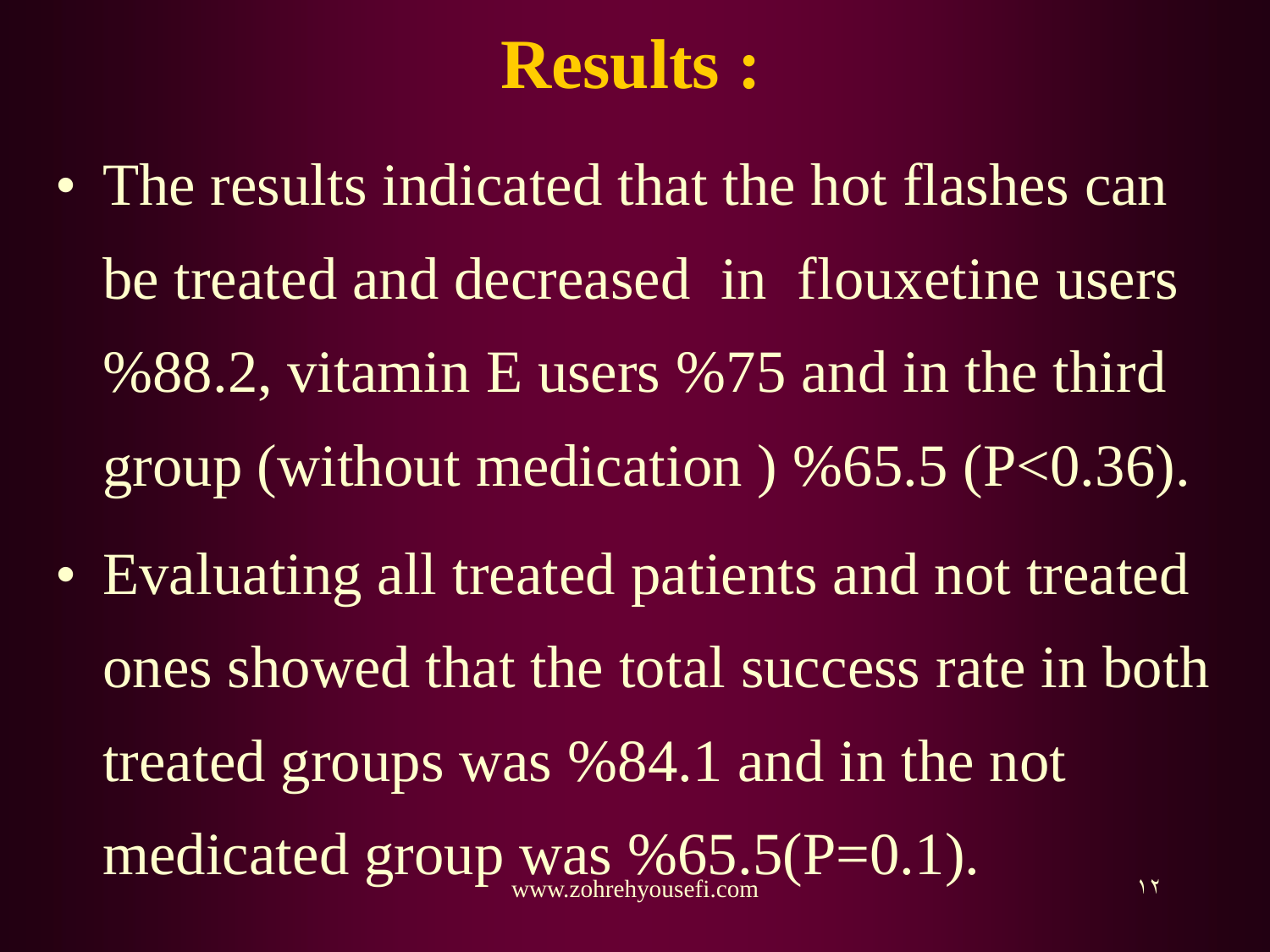### Table 2 : type of treatment for hot flashes in breast cancer patients

| Number                     | <b>Treatment -free</b> | <b>Fluoxetine</b> | <b>Vitamin E</b> Total |    |
|----------------------------|------------------------|-------------------|------------------------|----|
| <b>Menstruation status</b> | 29                     | 17                | 8                      | 54 |
| Postmenopausal             | 5                      |                   |                        | 13 |
| Perimenopausal             | 24                     | 10                |                        | 41 |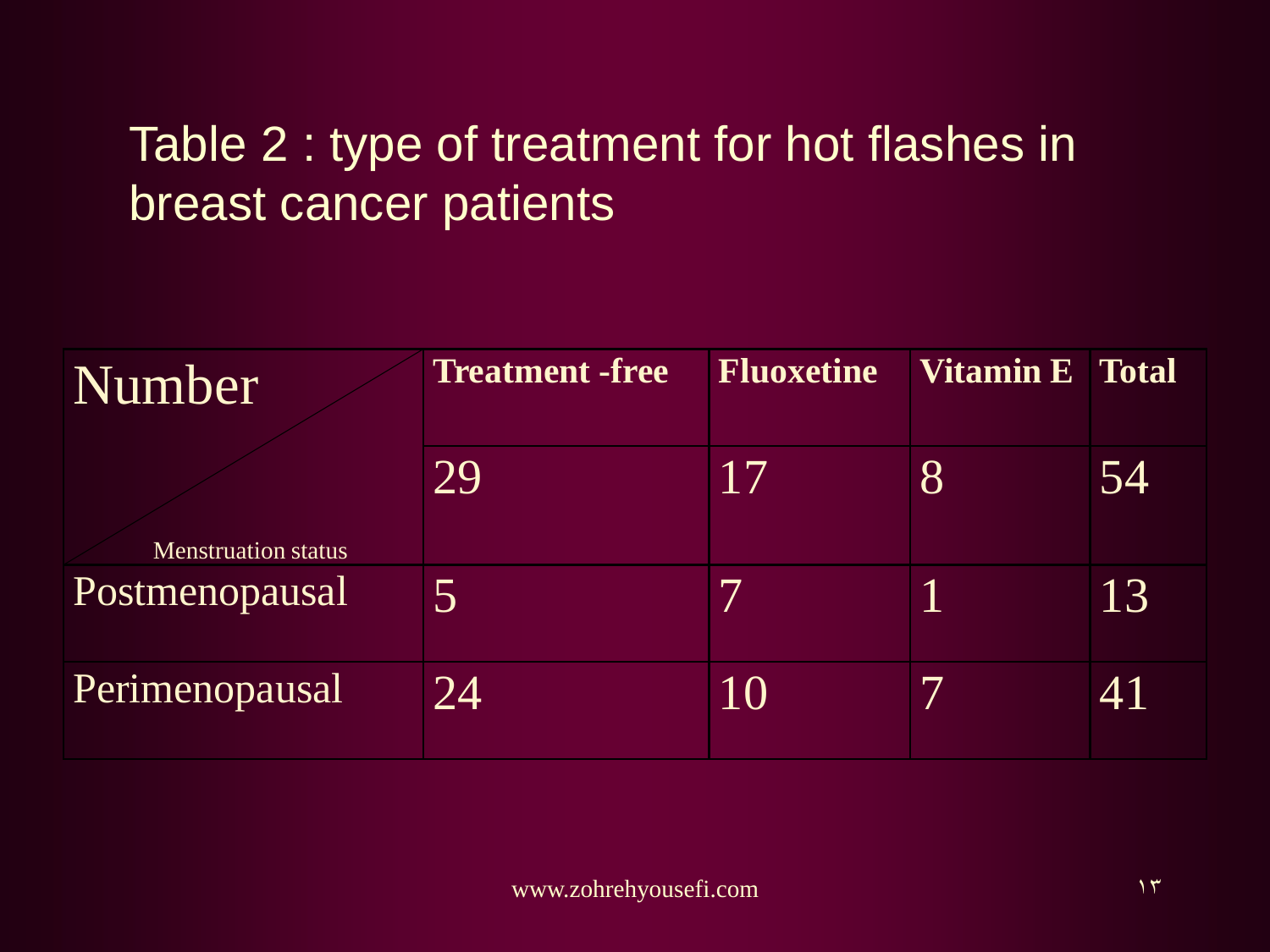## **Conclusion :**

• The patients who are not able to undergo hormone therapy as a treatment for hot flash of breast cancer can be treated by vitamin E and fluoxitne which were proved to be effective .